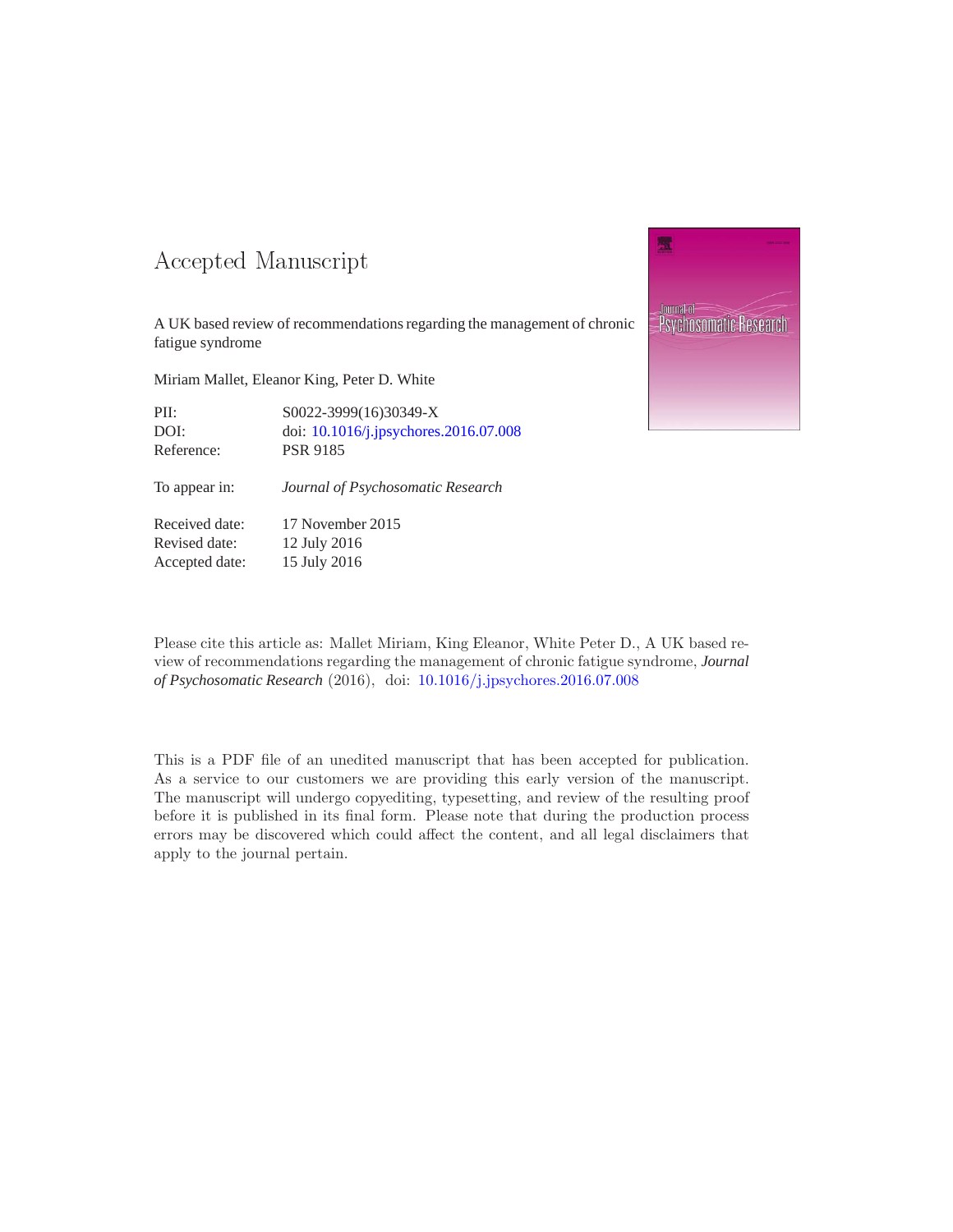### A UK based review of recommendations regarding the

### management of chronic fatigue syndrome

Short title: Recommendations for management of CFS

Miriam Mallet $^1$ ; Eleanor King $^1$ ; Peter D White $^2$ 

le: Recommendations for management of CFS<br>
Mallet<sup>1</sup>; Eleanor King<sup>1</sup>; Peter D White<sup>2</sup><br>
Add the London School of Medicine and Dentistry, Queen Mary Un<br>
London, UK<br>
In Institute of Preventive Medicine, Barts and the London <sup>1</sup>Barts and the London School of Medicine and Dentistry, Queen Mary University of London, London, UK

<sup>2</sup>Wolfson Institute of Preventive Medicine, Barts and the London School of medicine and Dentistry, Queen Mary University of London, London, UK

Correspondence to: Peter D White. Email: p.d.white@qmul.ac.uk, Telephone +44 207 882 6456

Keywords: Chronic fatigue syndrome, myalgic encephalomyelitis, management, treatment, recommendations

Word count 1490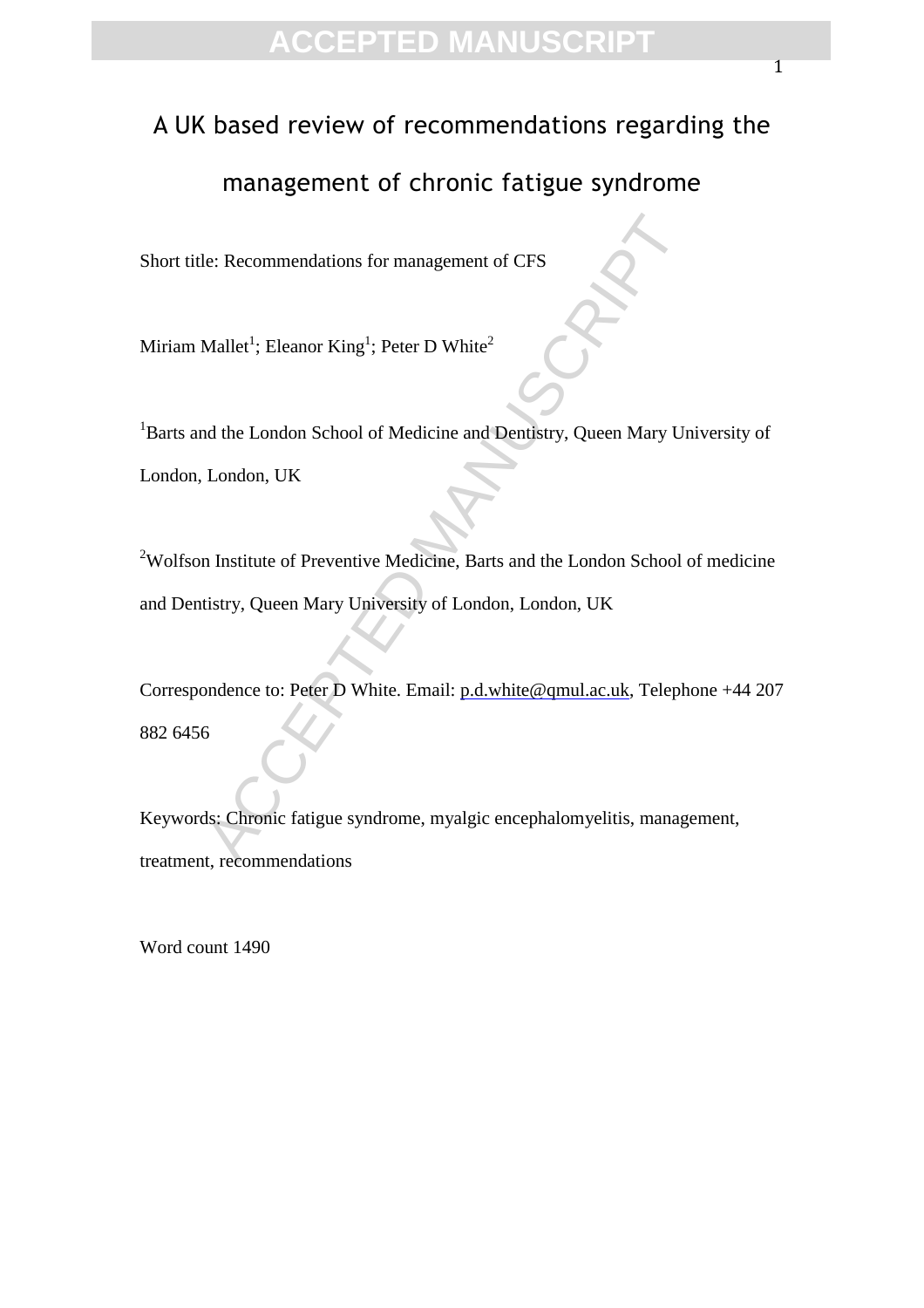#### Highlights:

- There were marked discrepancies between sources
- Patient organisations preferentially recommended medicines, pacing and complementary treatments
- Medical organisations recommended rehabilitation therapies

CCEPTED M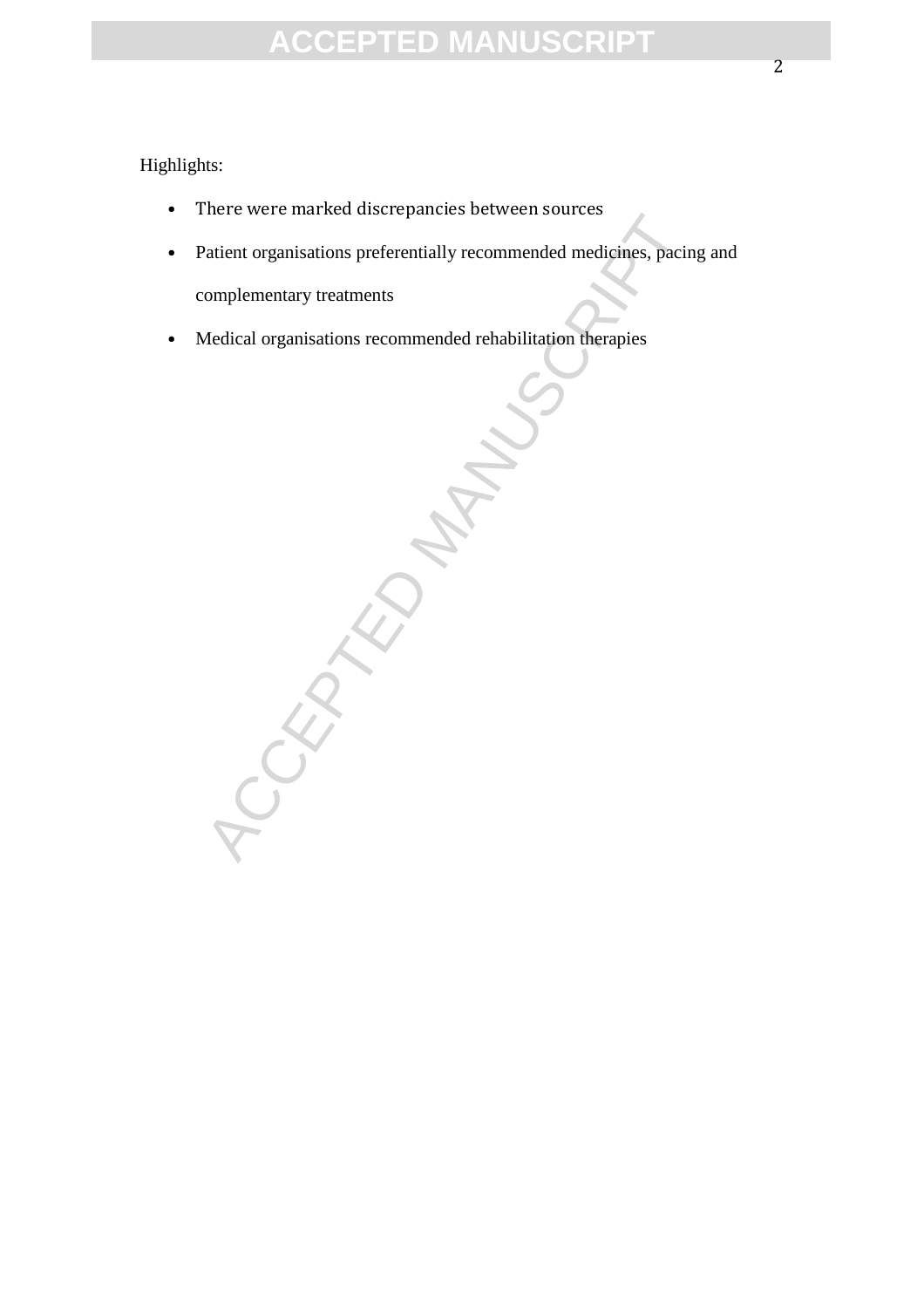#### ABSTRACT

*Objectives :* Chronic fatigue syndrome (CFS) is a controversial illness, with apparent disagreements between medical authorities and patient support organisations regarding safe and effective treatments. The aim of this study was to measure the extent of different views regarding treatments, comparing patient support organisations and medical authorities in the UK.

EVALUATE Interaction and antiomization of this study was to mean<br>and the state and effective treatments. The aim of this study was to mean<br>different views regarding treatments, comparing patient support<br>different views re *Methods:* Two independent raters analysed two groups of resources: UK patient support websites and both medical websites and textbooks. A 5-point Likert scale was developed with the question 'With what strength does the source recommend these treatments?' The various treatments were divided into the following four groups: complementary and alternative medicine (CAM), pharmacological, rehabilitative, and pacing therapies.

*Results:* There were significant differences between the scores for patient support organisations and medical authorities for all 4 treatment groups. The results for supporting CAM were 74% (patient group) vs  $16%$  (medical authority) (p<0.001), 71% vs 42% for pharmacological (p=0.01), 28% vs 94% for rehabilitative (p<0.001) and 91% vs 50% for pacing treatments (p=0.001).

*Conclusions:* There were substantially different treatment recommendations between patient support organisations and medical authorities. Since expectations can determine response to treatment, these different views may reduce the engagement in and effectiveness of rehabilitative therapies recommended by national guidelines and supported by systematic reviews.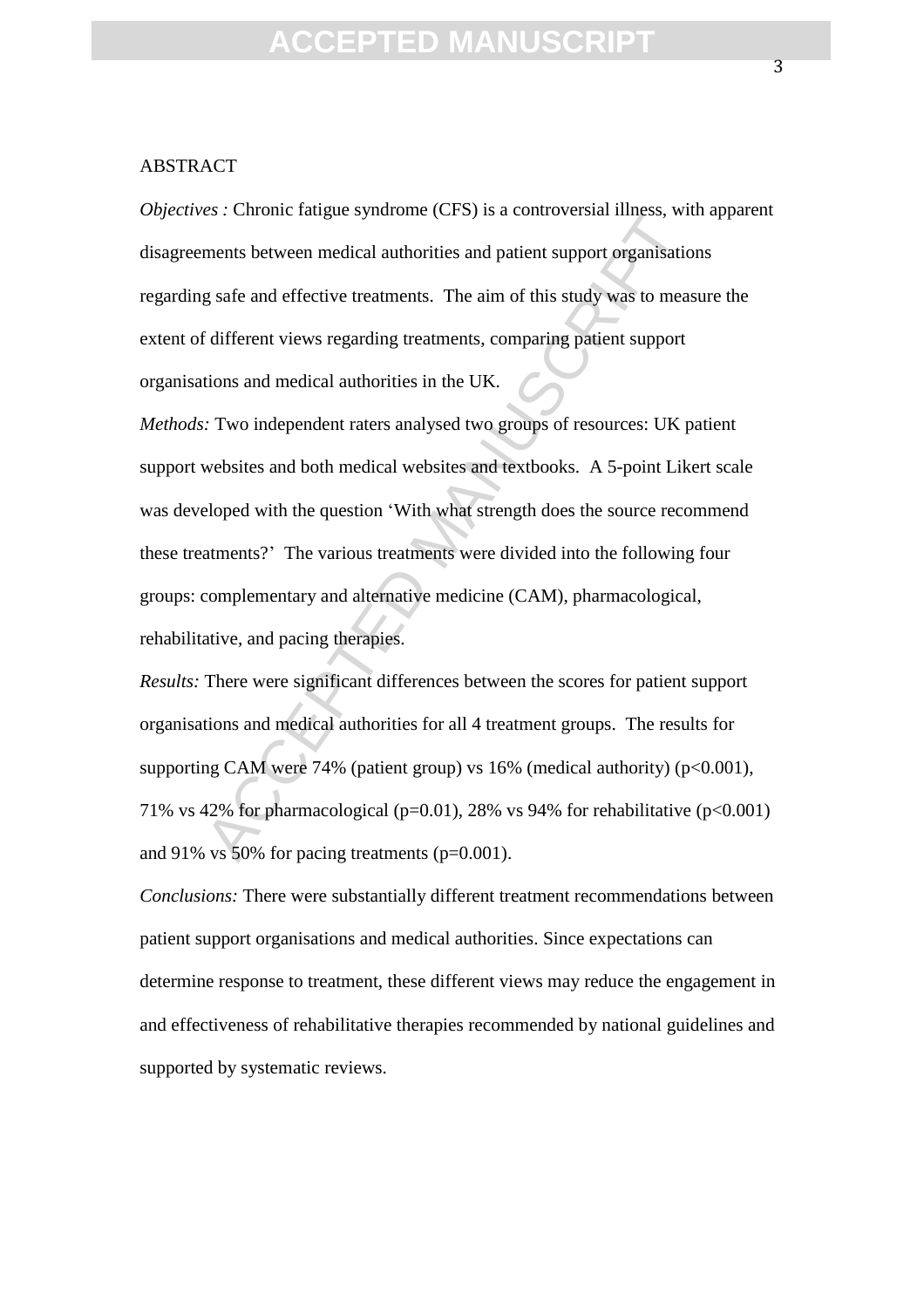#### **Introduction**

Chronic fatigue syndrome (CFS), also named myalgic encephalomyelitis (ME), is a condition that still creates debates regarding definition, aetiology, diagnosis and treatment [1]. The condition is found world-wide, with a meta-analysis suggesting a prevalence of 0.76% [2]. Treatment trials have focused on rehabilitation therapies [3]. People with CFS/ME can receive conflicting treatment options from medical sources and patient support organisations.

Early of starting (CFD), and named in Jugge enerphanony entity<br>that still creates debates regarding definition, aetiology, diagnosis<br>te [1]. The condition is found world-wide, with a meta-analysis sug<br>ce of 0.76% [2]. Trea The National Institute of Health and Care Excellence (NICE) guidelines on CFS/ME [4] have been subject to criticisms from some patient organisations on the basis that they consider the main treatments recommended by NICE, namely cognitive behaviour therapy (CBT) and graded exercise therapy (GET), as either unsafe or unhelpful. [5,6]. Some CFS/ME patient support organisations have claimed that NICE has overlooked the physical component of the illness [6]. Of relevance to this, Hossenbaccus and White found that patient support organisations considered CFS/ME to be a physical disease, whereas medical authorities were more likely to consider CFS/ME as being a combination of physical and psychological factors [7].

The UK based PACE trial agreed with the NICE guidelines [4], finding that CBT and GET, when combined with specialist care, were safe and effective treatments for CFS/ME, whereas pacing was ineffective [3]. Some patient support organisations have continued to promote a pacing approach [5, 7, 8, 9].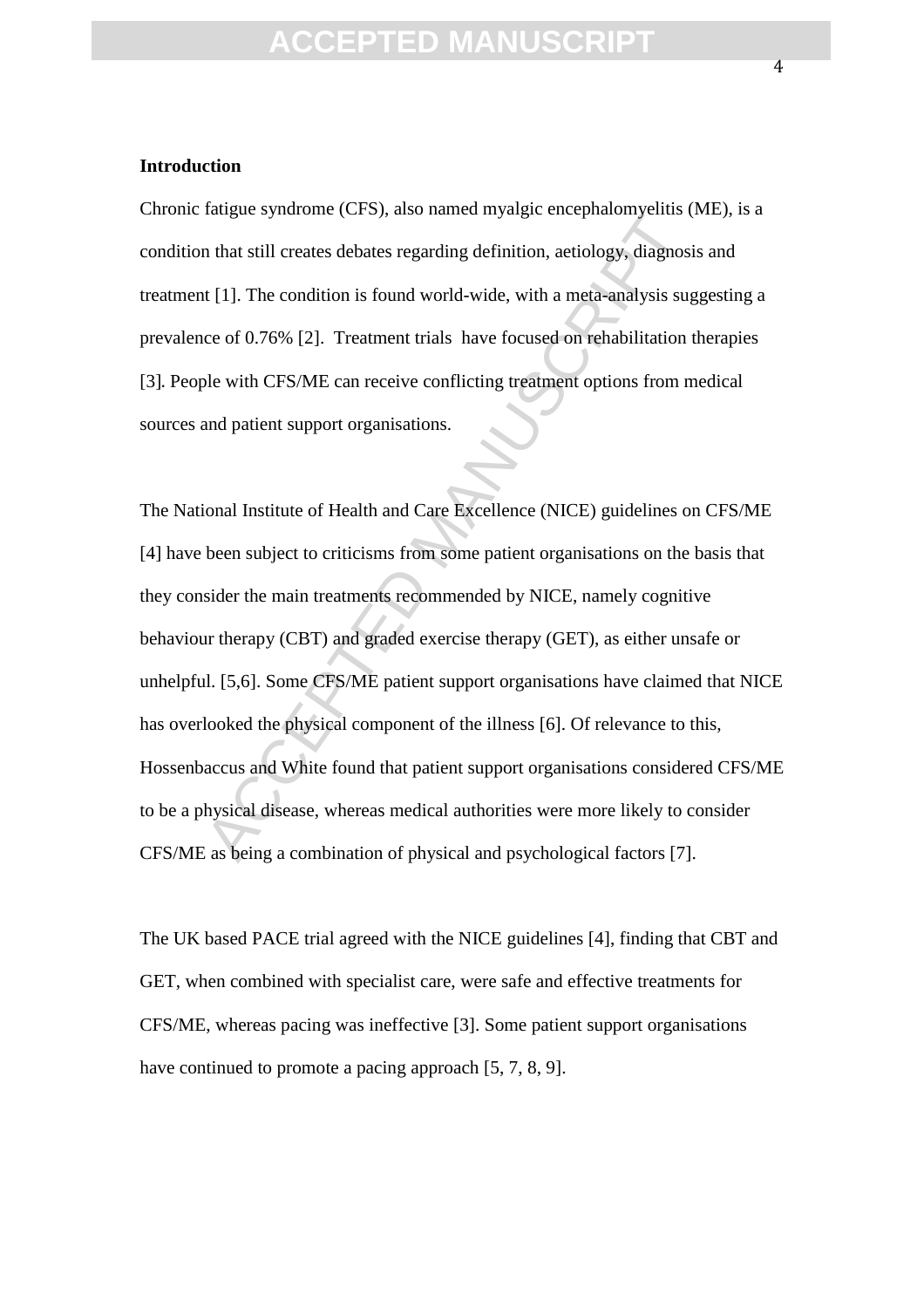Stories about CFS/ME are often reported in the media and online forums are expanding [1, 7, 10]. For illnesses such as CFS/ME, where recommended treatments are not universally supported, patients can search for alternative treatments through forums and patient organisations.

Knudsen et al [1], found that newspaper articles in Norway were generally positive towards alternative treatment and negative towards evidence-based treatments (mainly CBT and GET); patients preferred alternative treatments; physicians favoured evidence based treatments; and the Norwegian ME association was critical of evidence-based treatments [1].

The Collection particular or an order of anti-mate of anti-mate of anti-mate of anti-mate of any and patient organisations.<br>
The effect of an externe that are space of the space of the anti-mate of the anti-mate treatment We are not aware of any published studies of views of treatments comparing patient support groups and medical authorities. This study aimed to determine whether there were significant differences between which treatments were recommended, or discouraged, between these two groups. We predicted that patient groups would favour pharmacological, complementary and alternative (CAM) treatments, and pacing, whereas medical sources would prefer rehabilitative based therapies.

#### **Methods**

A database was created using both internet searches and a catalogue of CFS/ME patient organisations previously used in the study by Hossenbaccus and White (see supplementary material) [7]. The medical sources group was comprised of websites from medical Royal Colleges, the UK National Health Service, NICE, the Department of Health and British United Patients Association, together with textbooks found in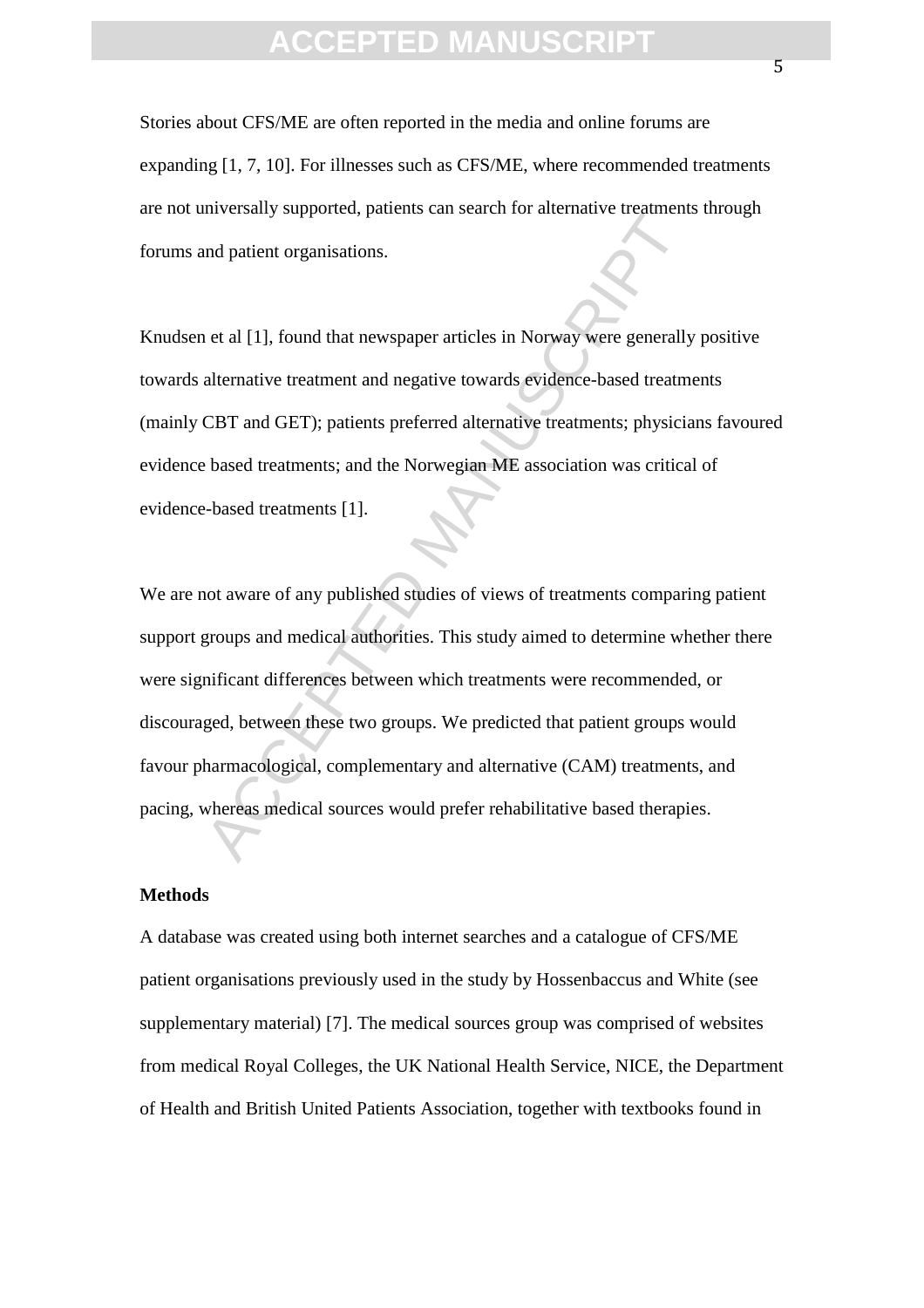the medical school library of Barts and the London. The appendix contains all sources reviewed.

The different types of treatment were grouped under the following general headings: Complementary and alternative medicine (CAMs), pharmacological treatment, rehabilitative based therapies (CBT and GET) and pacing.

erent types of treatment were grouped under the following general<br>mentary and alternative medicine (CAMs), pharmacological treatn<br>ative based therapies (CBT and GET) and pacing.<br>hary question used for scoring of each sourc The primary question used for scoring of each source was as follows, 'With what strength does the source recommend these treatments?' After a pilot study, a five point Likert scale guided the scoring. A score of 5 was given if the source was strongly supportive, stated a benefit or that they recommended the treatment. A score of 4 indicated being moderately supportive, or specifically recommended for symptomatic relief, which particularly applied to pharmacological treatment. A score of 3 was given if the treatment was mentioned in the source, but there was no indication whether the authors supported or rejected the treatment. A score of 2 indicated that the author was moderately unsupportive of a treatment. A score of 1 indicated that the source was strongly against or clearly not recommending the treatment. Each individual treatment mentioned was scored individually, and a composite mean calculated as a final score for each treatment. All sources were reviewed in 2015. Ratings were made independently by two raters, and any discrepancies in scoring were discussed and re-evaluated consensually.

The analysis of this study was done using the SPSS software version 22, using the agreed mean scores. An inter-rater reliability analysis was undertaken, using intraclass correlations for interval data. Frequencies were assessed and quartiles and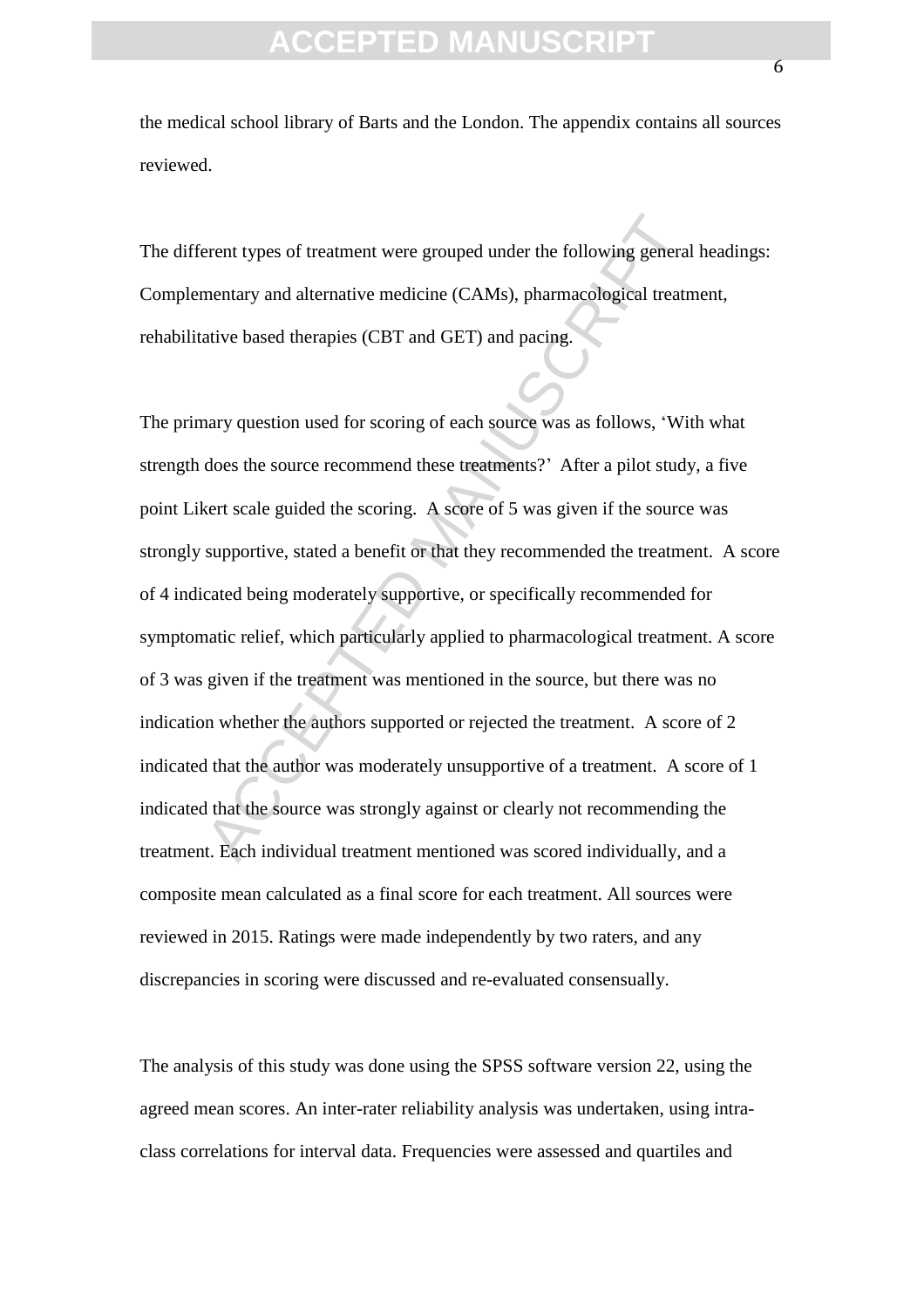median values derived for each treatment group for the two sources, since the data were not normally distributed. Non-parametric Mann-Whitney U tests were then carried out to compare scores from the two sources.

#### **Results**

Acceleration and the solution of sources used for analysis was 95, with 60 medical aut<br>ME patient support organisations surveyed. Not all sources mentit<br>t group; so numbers of sources for each treatment group were 48,<br>AM, The total number of sources used for analysis was 95, with 60 medical authorities and 35 CFS/ME patient support organisations surveyed. Not all sources mentioned every treatment group; so numbers of sources for each treatment group were 48, 65, 81 and 38 for CAM, pharmacological, rehabilitative and pacing respectively. The two raters sought and achieved consensus for 37 mean scores out of 380 (10%). The intra-class correlation between independent raters' scores was  $0.96$  ( $P < 0.001$ ) with a median (quartiles) difference in scores, when one was present, of 0.3 (0.025, 1.0) points.

Frequencies for the different treatment groups for CFS/ME patient support organisations and medical authorities are shown in table 1 and further demonstrated in figure 1. Here, a positive score is an agreed mean score greater than 3, a negative score is less than 3 and neutral is a score of 3.

Descriptive statistics of the data for CFS/ME patient support organisations demonstrated the median (quartiles) for CAM, pharmacological, rehabilitative and pacing treatment groups to be 4.0 (3.0, 4.2), 4.0 (3.0, 4.3), 3.0 (1.5, 3.5) and 5.0 (4.0, 5.0) respectively, and 1.5 (1.0, 3.0), 2.9 (2.0, 4.0), 4.5 (4.0, 5.0) and 3.3 (2.3, 4.0) for the medical authorities respectively. There were significant differences in the scores between patient support organisations and medical authorities for every treatment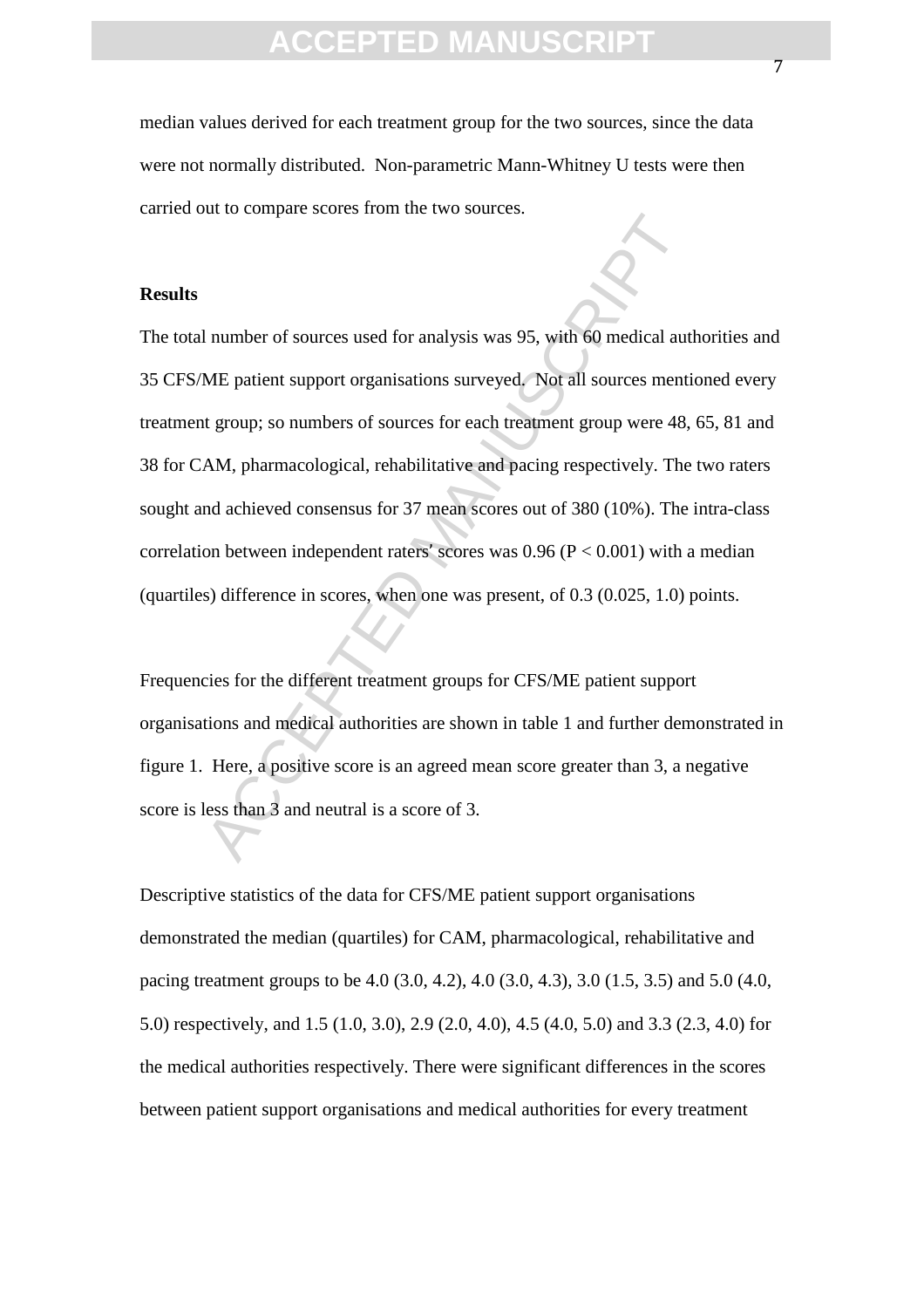group (CAM  $p < 0.001$ , pharmacological  $p = 0.011$ , rehabilitative  $p < 0.001$  and pacing  $p = 0.001$ ).

#### **Discussion**

There were significantly different recommendations between CFS/ME patient support organisations and medical sources across all four treatment groups. Whilst patient support organisations favoured CAMs, pharmacological and pacing therapies, about half were against rehabilitative therapies. The medical authorities viewed CAMs negatively, and recommended rehabilitative treatment.

For significantly different recommendations between CFSME pations and medical sources across all four treatment groups. Whilst<br>organisations favoured CAMs, pharmacological and pacing therap<br>against rehabilitative therapies These findings support our hypotheses and support the finding from Knudsen et al. [1]. Together with the study by Hossenbaccus and White [7], this study provides an insight into the reasons for these discrepancies; patient support organisations seem to prefer treatments that reinforce the physiological or physical view of CFS/ME, and reject the more behavioural therapies contained within the rehabilitative group. The reticence of patient organisations to recommend rehabilitative therapies may also be related to instances of poor delivery of these therapies [8]. It should be remembered that the moderate success of behavioural approaches does not imply that CFS/ME is a psychological or psychiatric disorder. Such dualistic beliefs should have no place in modern medical understanding of conditions such as CFS/ME [7, 10, 11].

In this study it was possible to score a large number of sources, including all available UK based CFS/ME patient support organisations that had a website, and a large number of medical textbooks and websites. The high intra-class correlation between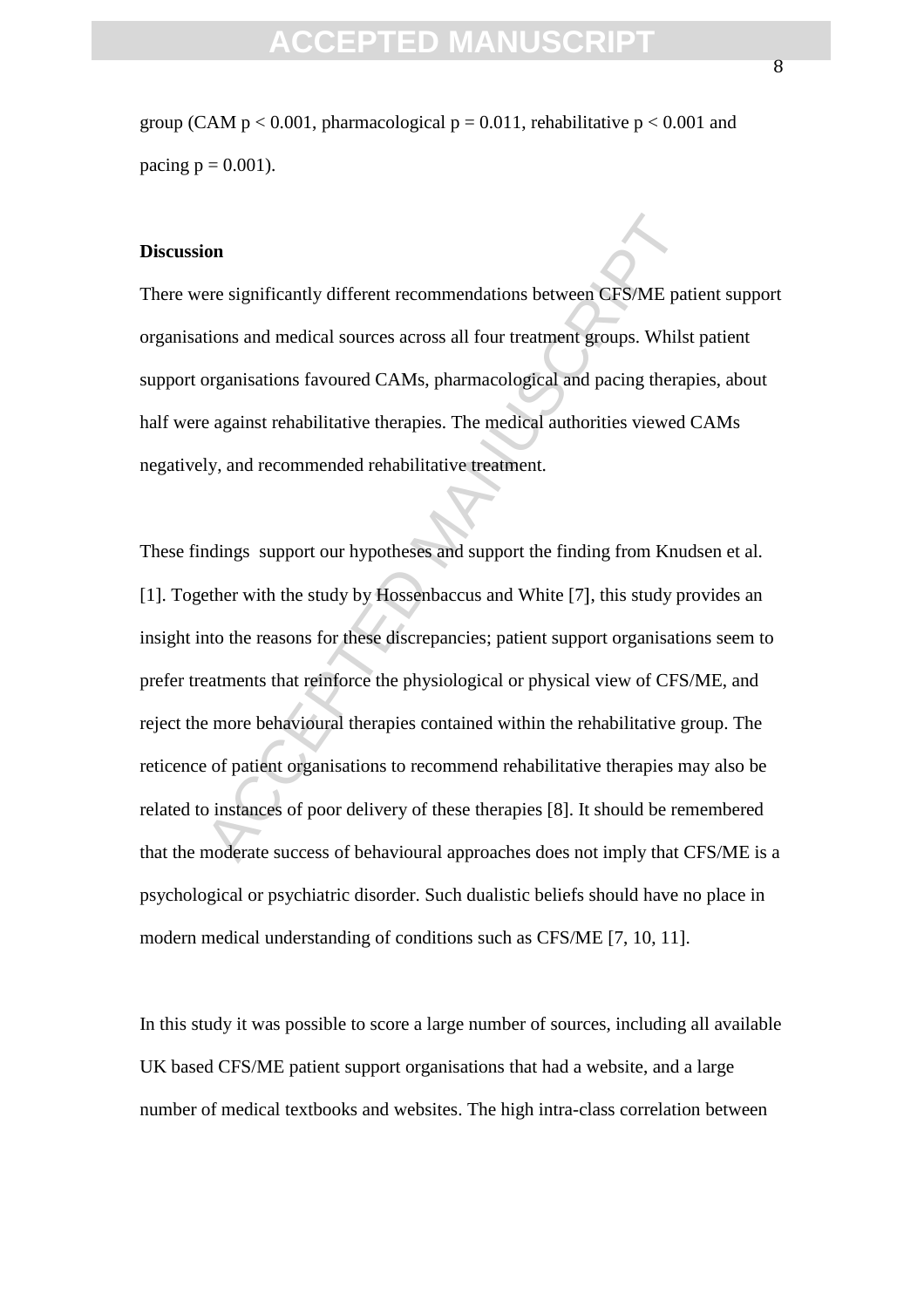independent rating scores suggests a reliable scoring method, although raters with different backgrounds may have rated sources differently.

Limitations included the subjective nature of analysing language, as well as minor variations between the independent rater scores. Furthermore, the raters were unable to be blinded to the source. Both raters were medical students, and it may be that other raters, such as patient group members, might have obtained different scores. There were also fewer patient support organisations sources  $(N=35)$ , compared to medical authorities (N=60).

ons included the subjective nature of analysing language, as well as<br>s between the independent rater scores. Furthermore, the raters w<br>anded to the source. Both raters were medical students, and it may<br>lers, such as patien The findings from this study inform healthcare professionals about what types of treatments are commonly recommended by patient support groups on the internet, and that this may conflict with established treatment guidelines. This may additionally have an effect on the response and expectations of patients; Cho et al [12] demonstrated that CFS/ME patients respond to the treatment that best reflects their views on the illness. CFS/ME is almost unique within medicine in having such a marked discrepancy of views between patient organisations and medical authorities, although another example is chronic Lyme disease [9, 13]. These discrepancies are often based on different understanding of the concepts of illness and disease [14], as well as using different language to describe similar approaches, such as baseline setting and pacing [8].

Further investigations into the reasons for the differences in opinion might help reduce the discrepancies regarding treatment recommendation from different sources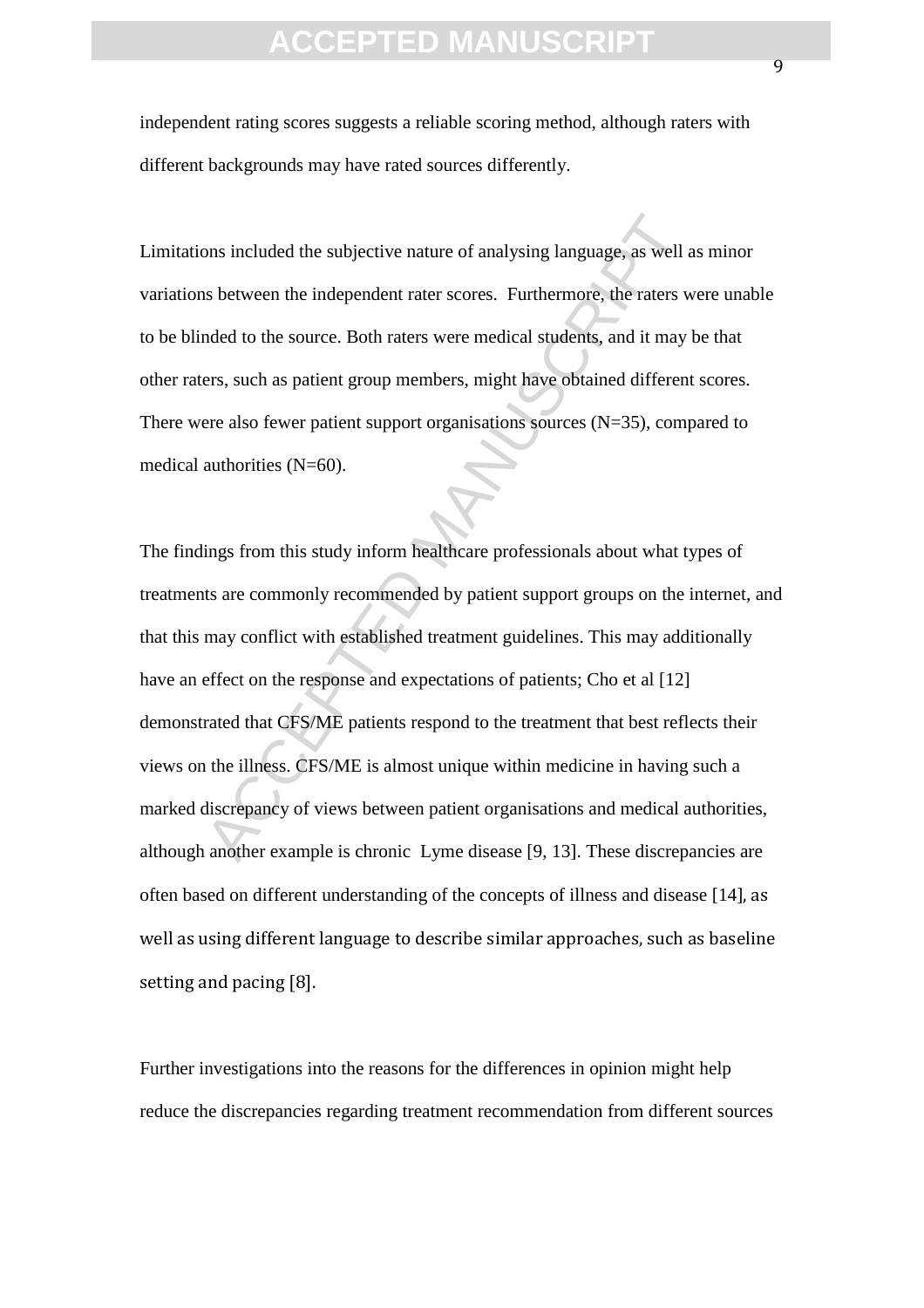[8]. Research in countries with different healthcare systems would further provide insight into whether these discrepancies are world-wide.

usion, although much is still in dispute in regards to CES/ME, it is<br>edly a debilitating illness, and clinicians need to be able to provide<br>s advice regarding whether to join a patient organisation [4]. Wor<br>to establish a In conclusion, although much is still in dispute in regards to CFS/ME, it is undoubtedly a debilitating illness, and clinicians need to be able to provide treatment as well as advice regarding whether to join a patient organisation [4]. Work needs to be done to establish a common understanding regarding treatment recommendations between medical sources and patient support organisations in order to provide consistent advice to patients about the most effective and safest treatments available.

#### **Conflicts of Interest**

PDW is an appointed member of the Independent Medical Experts Group, which advises the UK Ministry of Defence regarding the Armed Forces Compensation Scheme. PDW provides advice to the Department for Work and Pensions and does consultancy work for a re-insurance company. The other co-authors declare no conflicts of interest.

#### **Acknowledgements**

We are grateful for feedback on a previous version of this paper.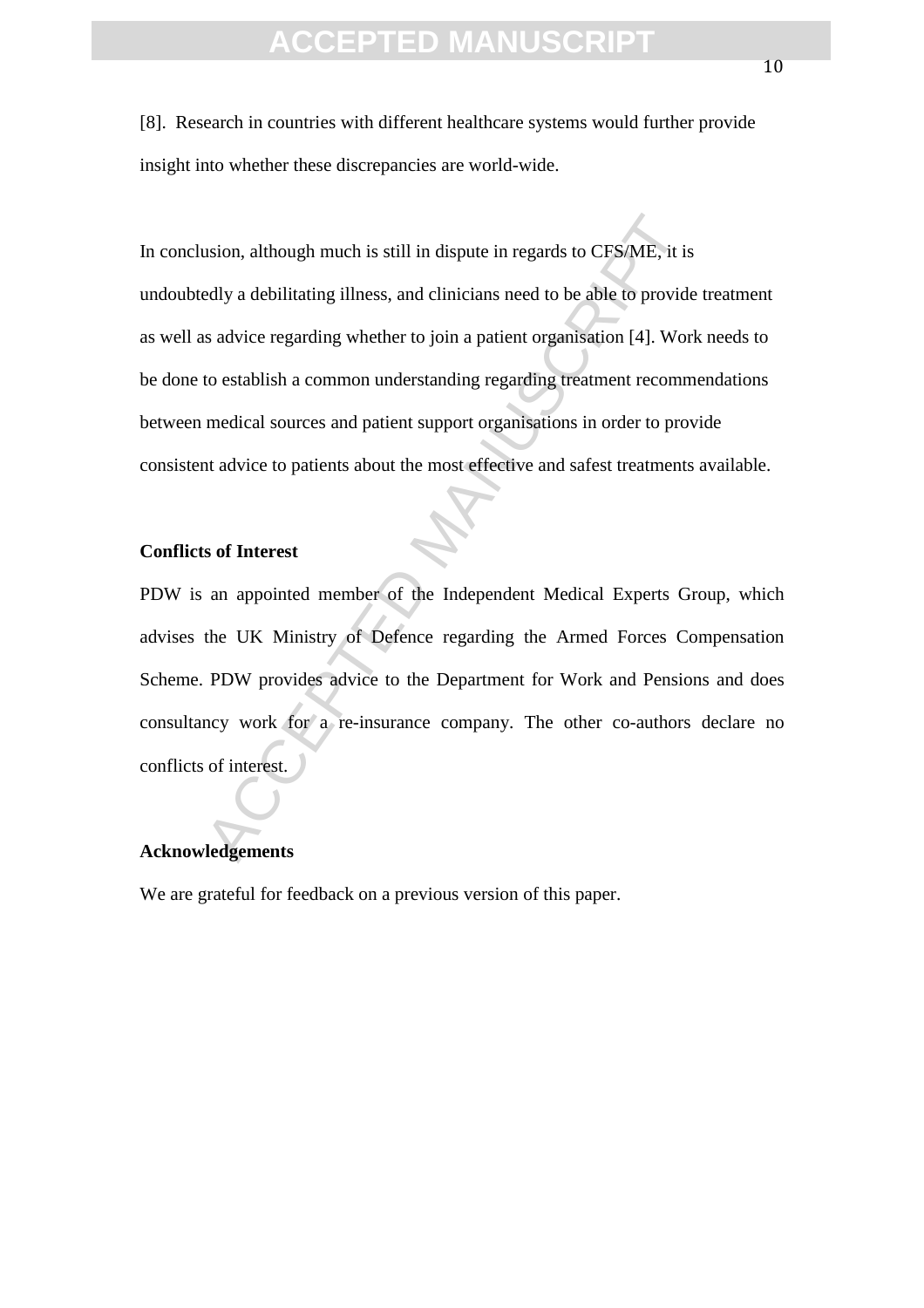#### **References**

- [1] Knudsen AK, Omenas AN, Harvey SB, Lovvik CM, Lervik LV, Mykletun A. Chronic fatigue syndrome in the media: a content analysis of newspaper articles. JRSM Short Rep. 2011;2:42.
- [2] Johnston S, Brenu EW, Staines D, Marshall-Gradisnik S. The Prevalence of Chronic Fatigue Syndrome/Myalgic Encephalomyelitis: a meta-analysis. Clinical Epidemiology. 2013; 5:105-10
- rticles. JRSM Short Rep. 2011;2:42.<br>
atson S, Brenu EW, Staines D, Marshall-Gradisnik S, The Pr<br>
hronic Fatigue Syndrome/Myalgic Encephalomyelitis: a medicinal Epidemiology. 2013; 5:105-10<br>
Le PD, Goldsmith KA, Johnson AL, [3] White PD, Goldsmith KA, Johnson AL, Potts L, Walwyn R, DeCesare JC, et al. Comparison of adaptive pacing therapy, cognitive behaviour therapy, graded exercise therapy, and specialist medical care for chronic fatigue syndrome (PACE): a randomised trial. Lancet. 2011;377:823-36.
- [4] National Institute for Health and Clinical Excellence. Chronic Fatigue Syndrome/Myalgic Encephalomyelitis (or Encephalopathy): Diagnosis and Management of CFS/ME in Adults and Children. (Clinical Guideline CG53). NICE; 2007.
- [5] ME Association. CBT, GET, Pacing report. 2016. http://www.meassociation.org.uk/how-you-can-help/introduction-to-our-cbtget-and-pacing-report/
- [6] The ME Association. ME/CFS Illness Management Survey Results: "No decisions about me without me" May 2015. http://www.meassociation.org.uk/wpcontent/uploads/2015-ME-Association-Illness-Management-Report-Nodecisions-about-me-without-me-30.05.15.pdf

[7] Hossenbaccus Z, White PD. Views on the nature of chronic fatigue syndrome: content analysis. JRSM Short Rep. 2013;4:4.

- [8] Gladwell PW, Pheby D, Rodriguez T, Poland F. Use of an online survey to explore positive and negative outcomes of rehabilitation for people with CFS/ME. Disabil Rehabil. 2014;36:387-94.
- [9] Smith C, Wessely S. Unity of opposites? Chronic fatigue syndrome and the challenge of divergent perspectives in guideline development. J Neurol Neurosurg Psychiatry. 2014;85:214-9.
- [10] MacLean G, Wessely S. Professional and popular views of chronic fatigue syndrome. BMJ. 1994;308:776-7.
- [11] White PD, Rickards H, Zeman AZJ. Time to end the distinction between mental and neurological illnesses. BMJ. 2012;344:e3454
- [12] Cho HJ, Hotopf M, Wessely S. The placebo response in the treatment of chronic fatigue syndrome: a systematic review and meta-analysis. Psychosom Med. 2005;67:301-13.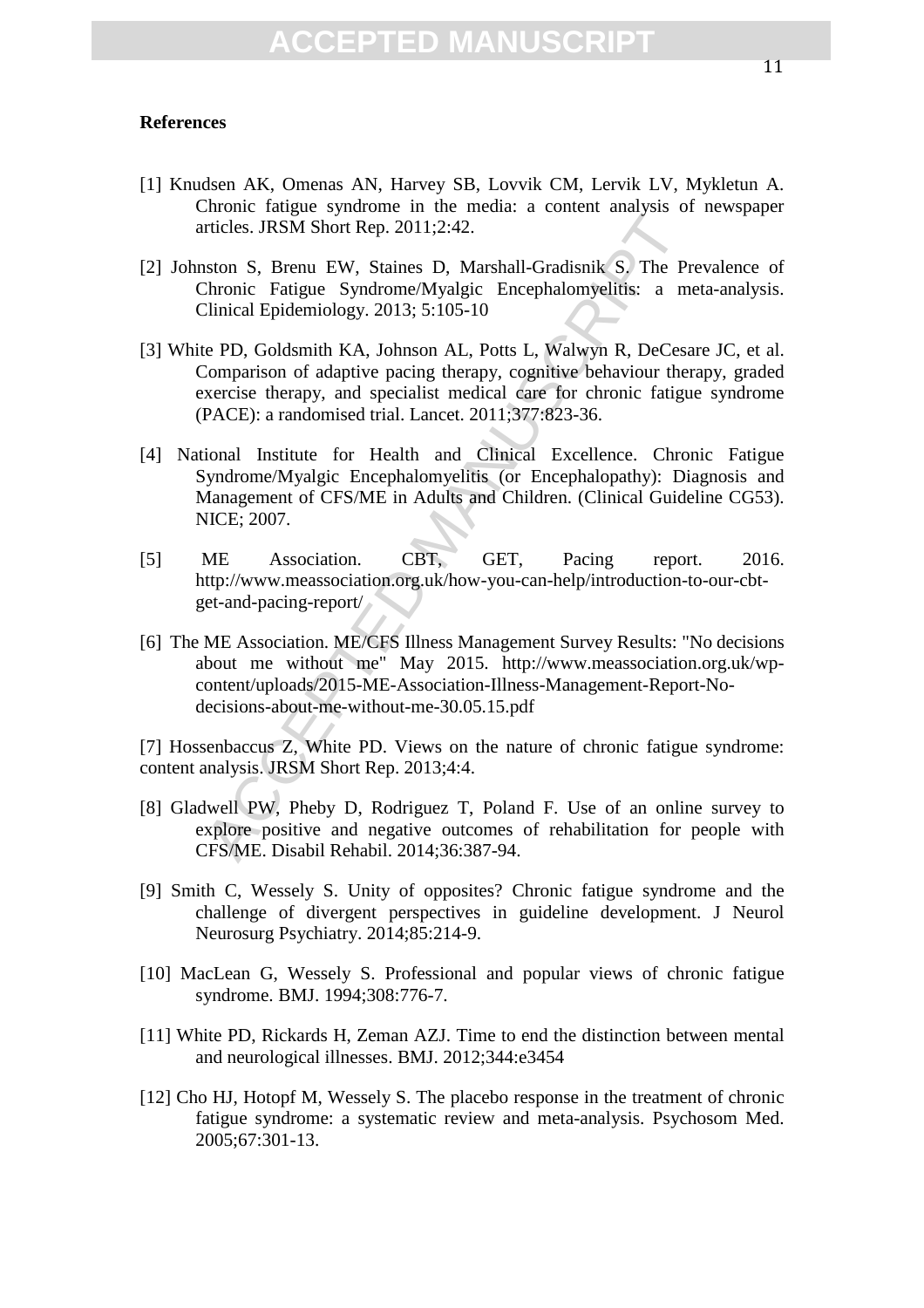- [13] Auwaerter PG, Bakken JS, Dattwyler RJ, Dumler JS, Halperin JJ, McSweegan E, et al. Antiscience and ethical concerns associated with advocacy of Lyme disease. Lancet Infect Dis. 2011;11:713-9.
- [14] Eisenberg L. Disease and illness. Distinctions between professional and popular ideas of sickness. Cult Med Psychiatry. 1977;1:9-23..

ACCEPTED M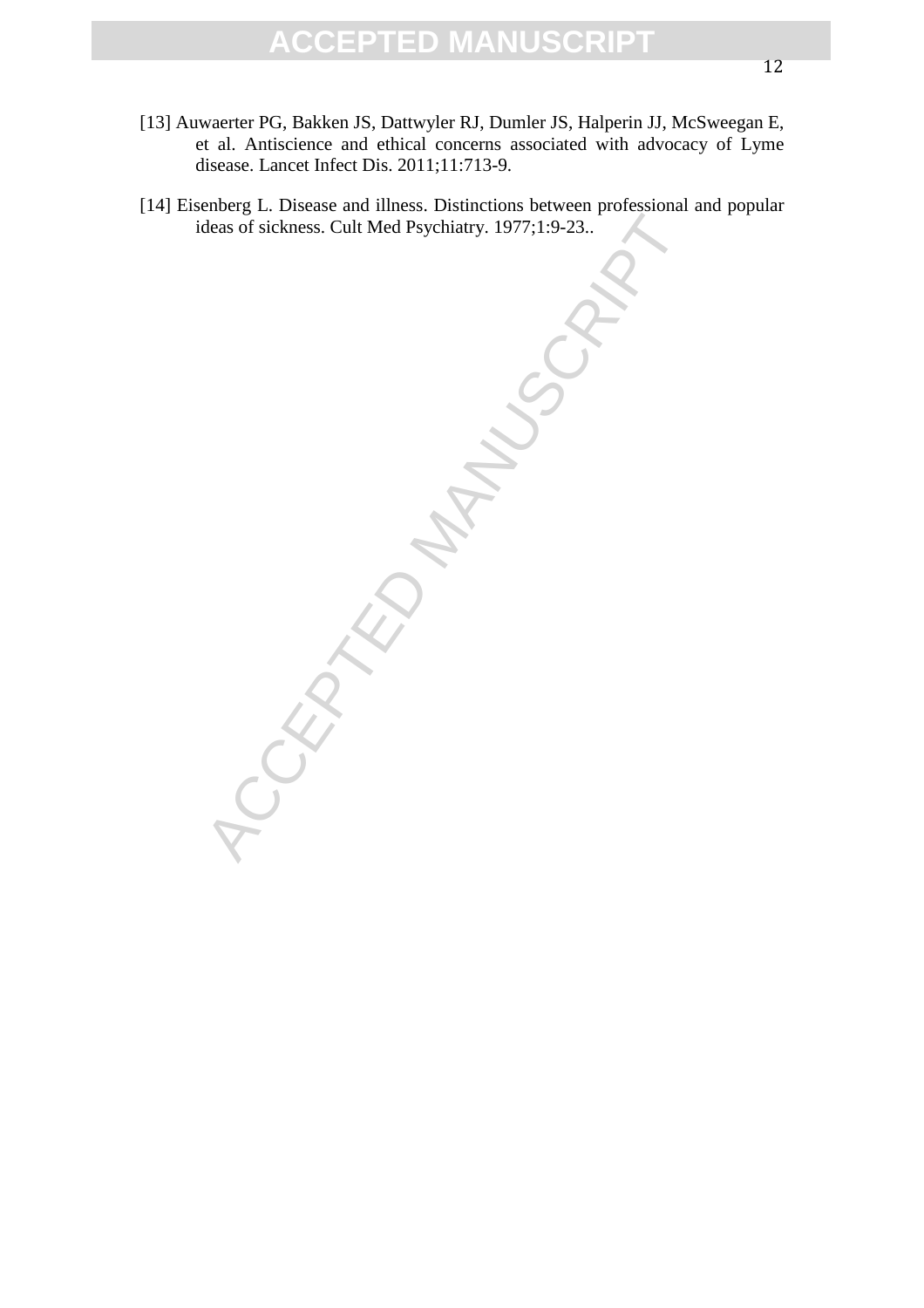#### **Figure 1**

Frequencies of views for each treatment group



**Fig 1:** Frequencies of positive and negative opinions for each treatment group. Neutral results have been omitted.

CAMS Pharmacological Rehabilitative Pacing<br>Treatment Group<br>noise of positive and negative opinions for each treatment group. Neutral res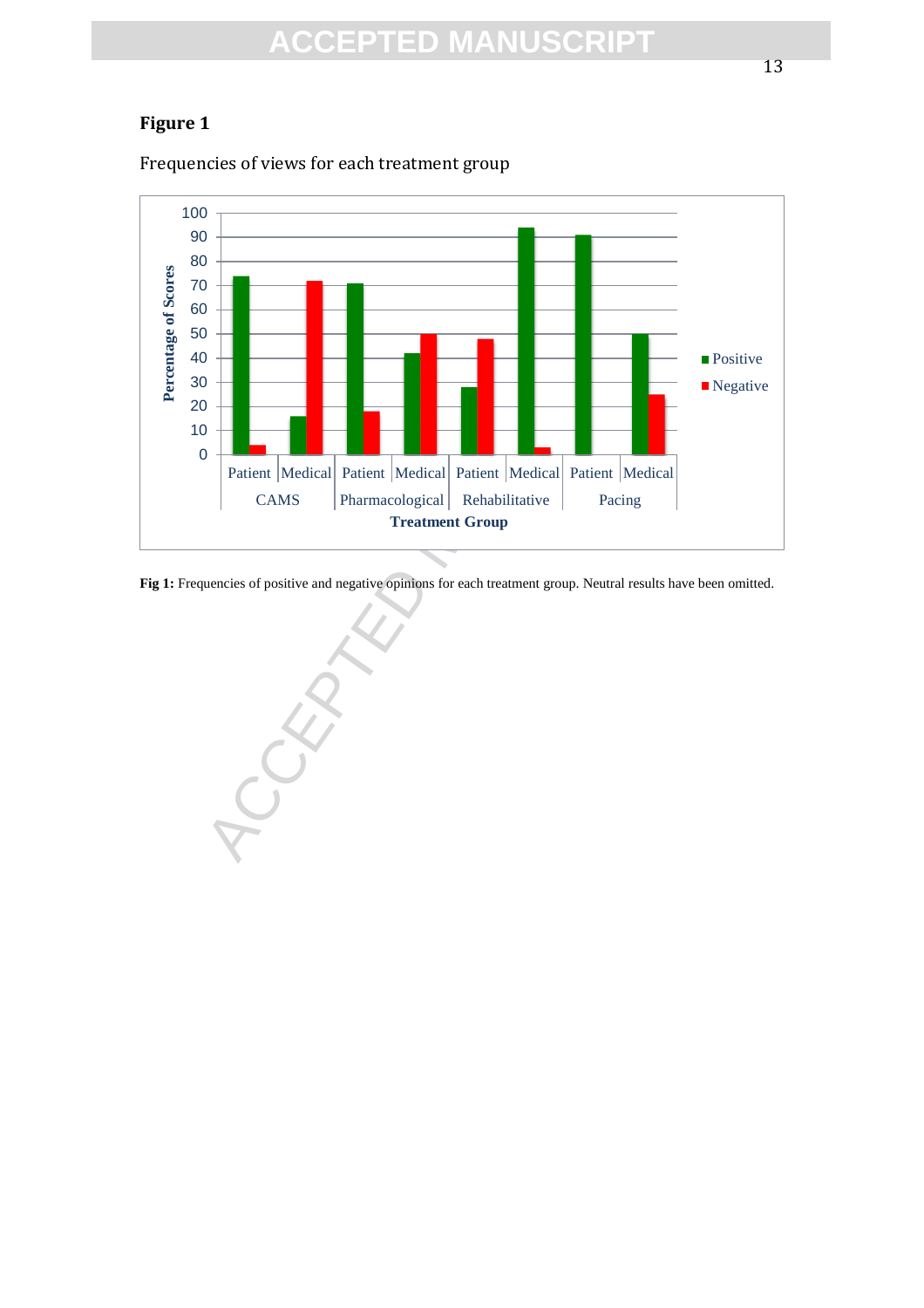#### **Table 1**

Frequencies of views for each treatment group

|                                                                                                                                                              |              | Positive          | Neutral           | Negative          |
|--------------------------------------------------------------------------------------------------------------------------------------------------------------|--------------|-------------------|-------------------|-------------------|
| <b>Treatment Group</b>                                                                                                                                       | Organisation | Frequency $(\% )$ | Frequency $(\% )$ | Frequency $(\% )$ |
| <b>CAM</b>                                                                                                                                                   | Patient      | 17/23(74)         | 5/23(22)          | 1/23(4)           |
|                                                                                                                                                              | Medical      | 4/25(16)          | 3/25(12)          | 18/25(72)         |
| Pharmacological                                                                                                                                              | Patient      | 12/17(71)         | 2/17(11)          | 3/17(18)          |
|                                                                                                                                                              | Medical      | 20/48 (42)        | 4/48(8)           | 24/48(50)         |
| Rehabilitative                                                                                                                                               | Patient      | 6/21(28)          | 5/21(24)          | 10/21(48)         |
|                                                                                                                                                              | Medical      | 56/60 (94)        | 2/60(3)           | 2/60(3)           |
| Pacing                                                                                                                                                       | Patient      | 20/22 (91)        | 2/22(9)           | 0/22(0)           |
|                                                                                                                                                              | Medical      | 8/16(50)          | 4/16(25)          | 4/16(25)          |
| CAM = Complementary and Alternative Medicines. A positive score is a mean score greater than 3, negative is<br>less than 3 and neutral is a mean score of 3. |              |                   |                   |                   |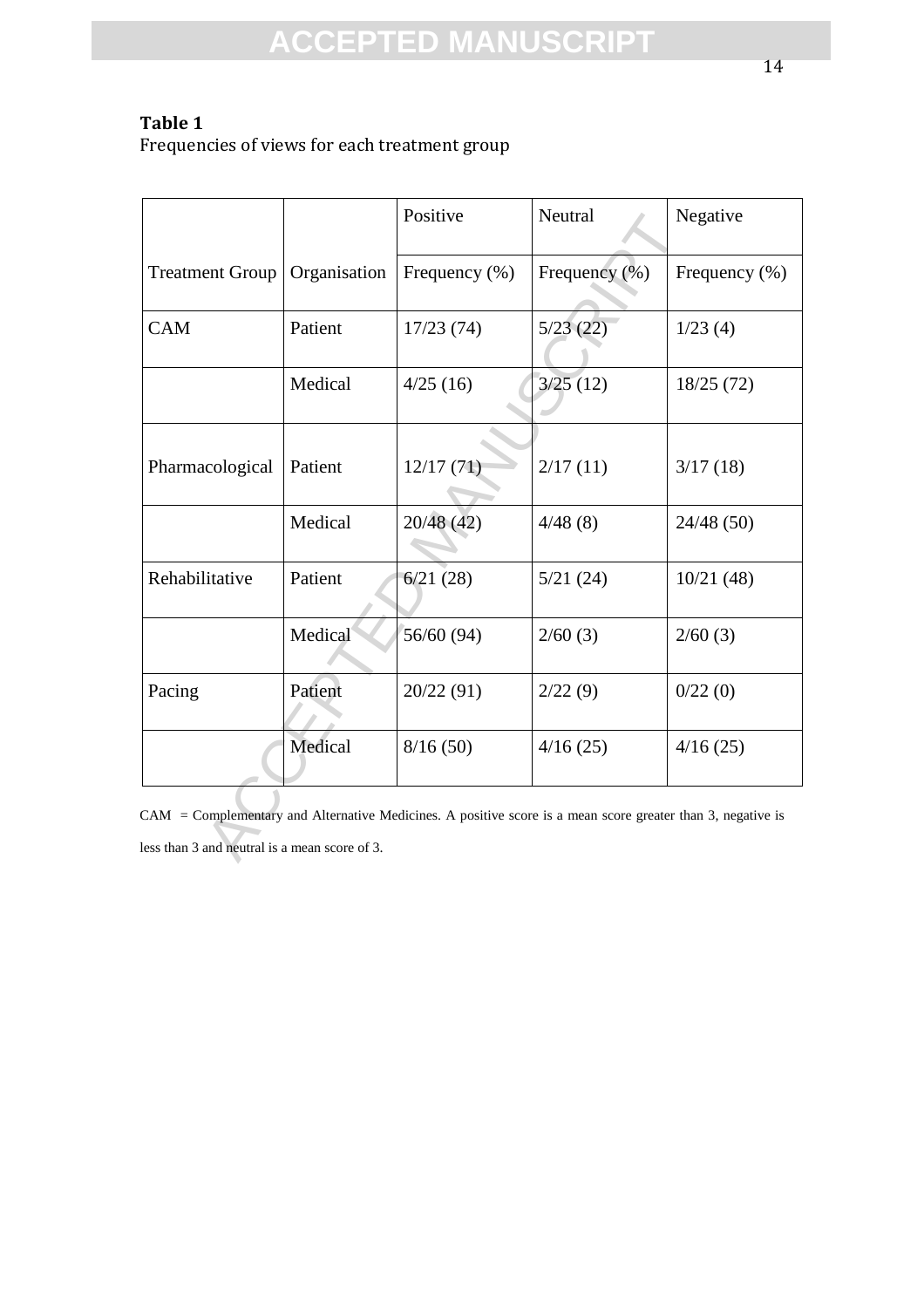#### Conflicts of Interest

PDW is an appointed member of the Independent Medical Experts Group, which advises the UK Ministry of Defence regarding the Armed Forces Compensation Scheme. PDW provides advice to the Department for Work and Pensions and does consultancy work for a re-insurance company. The other co-authors declare no conflicts of interest.

**ACCEPTED MANUSCR**